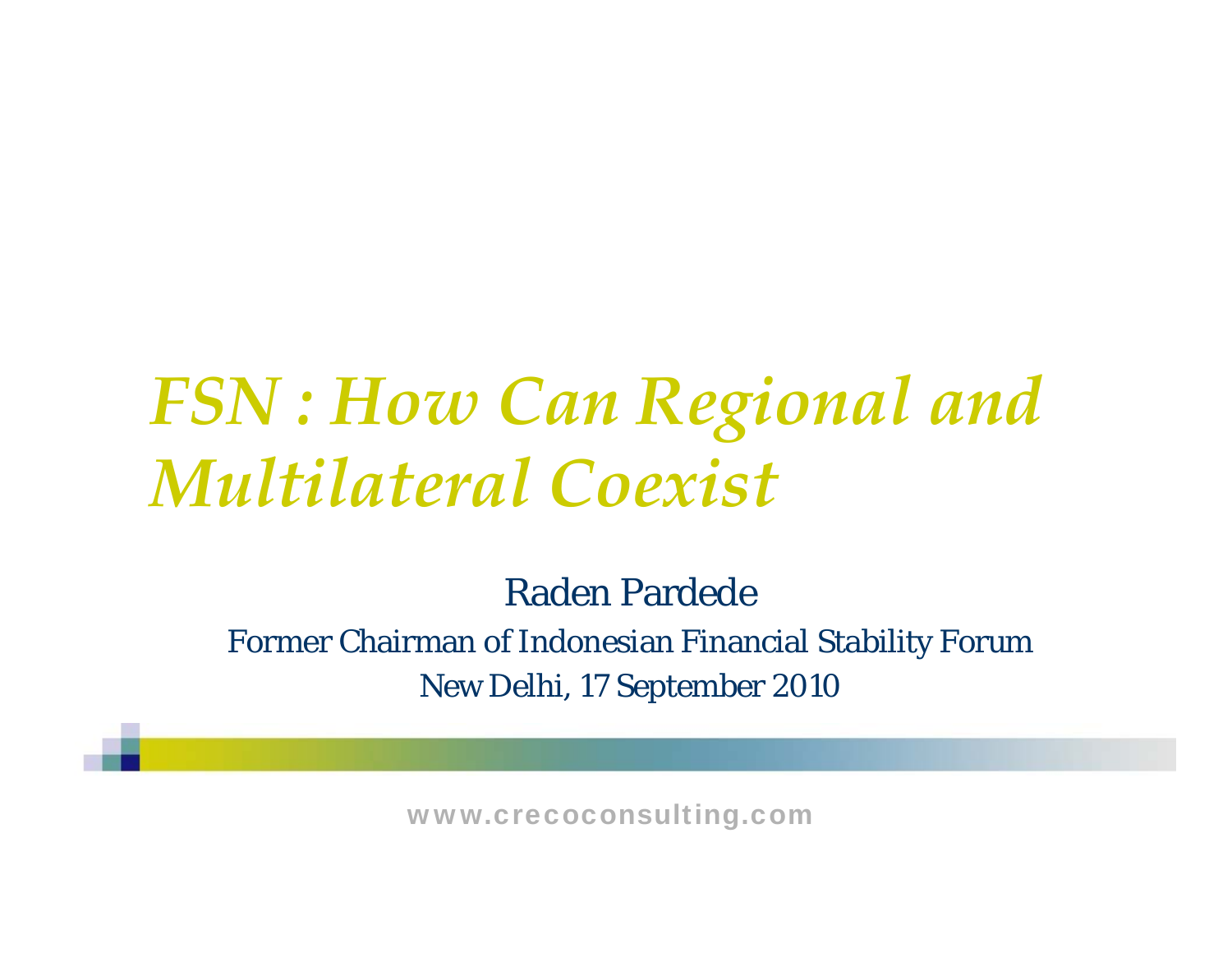### FSN

- $\checkmark$  Crisis experience over the last 15 years clearly shows that Modern international finance is volatile and crisis prone
- $\checkmark$  It is crucial to have quick access to large amount of cash in order to stave off crisis ( in the case of Global FSN : to discourage emerging market nations from hoarding foreign reserves)
- $\checkmark$  Five elements of FSN :
	- $\checkmark$ Regulation and Supervision
	- $\checkmark$  Lender of Last Resort
	- $\checkmark$  Bank / FI insolvent Resolution law
	- $\checkmark$  Deposit Insurance Scheme
	- $\checkmark$ Institutionalized decision making : Cooperation resolution schemes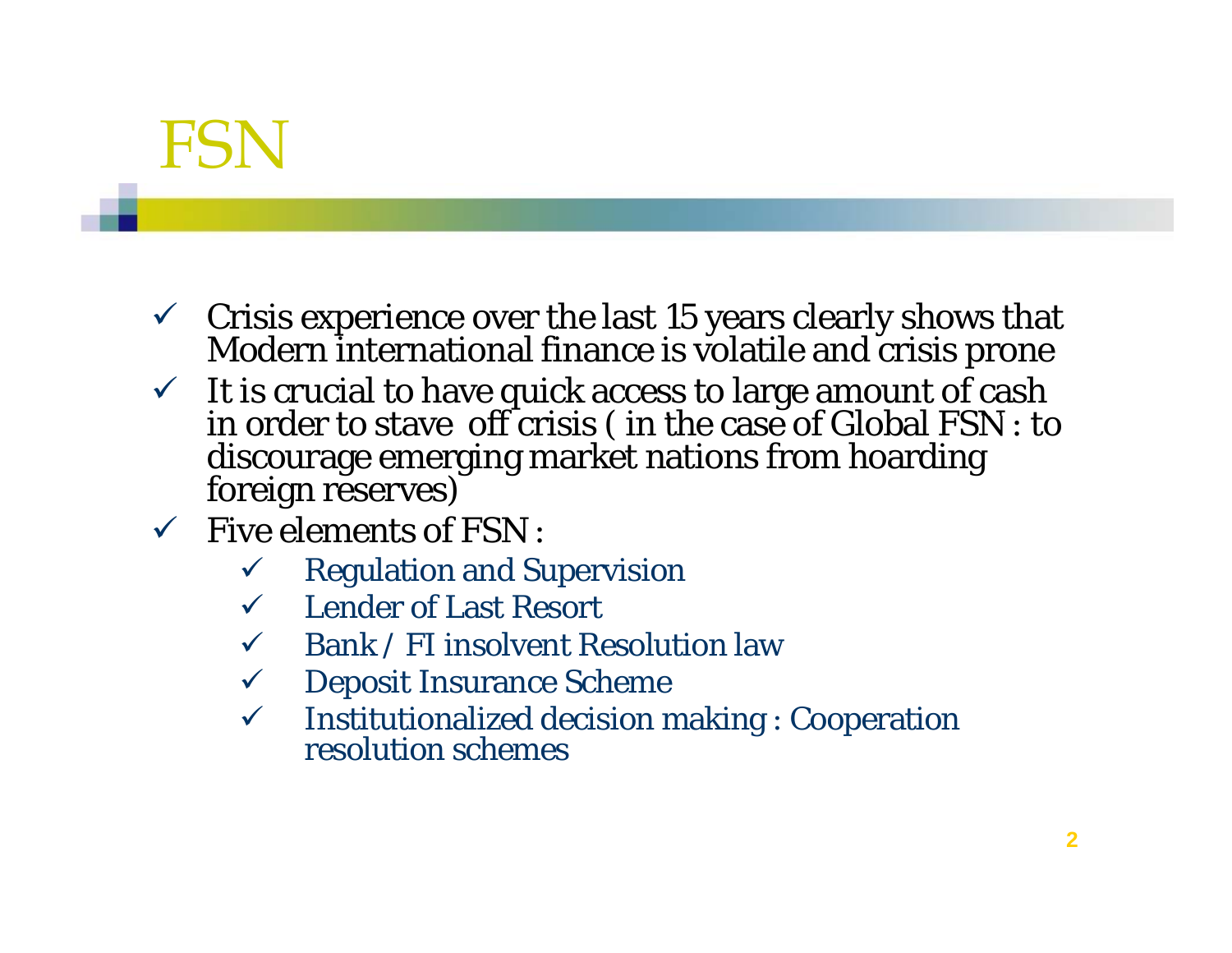# Regional Stabilization

#### Mechanism (fund) or (FSN) ism (fund) or

#### $\checkmark$  Available Mechanism (fund/FSN)

- $\checkmark$ European financial Assistance Mechanism
- $\checkmark$  Arab Monetary Fund
- $\checkmark$  Chiang Mai Initiative Multi-lateralization CMI CMIM (ASEAN +3)
- $\checkmark$  North American Framework Agreement, NAFA
- $\sqrt{2}$ FLAR
- $\checkmark$  Element of fund / FSN
	- $\checkmark$ Power /Size of fund
	- $\checkmark$  Surveillance and monitoring
	- $\sqrt{2}$ Speed of decision making
	- $\checkmark$  Certainty : voting formula and CMP
	- $\checkmark$ Linkage with IMF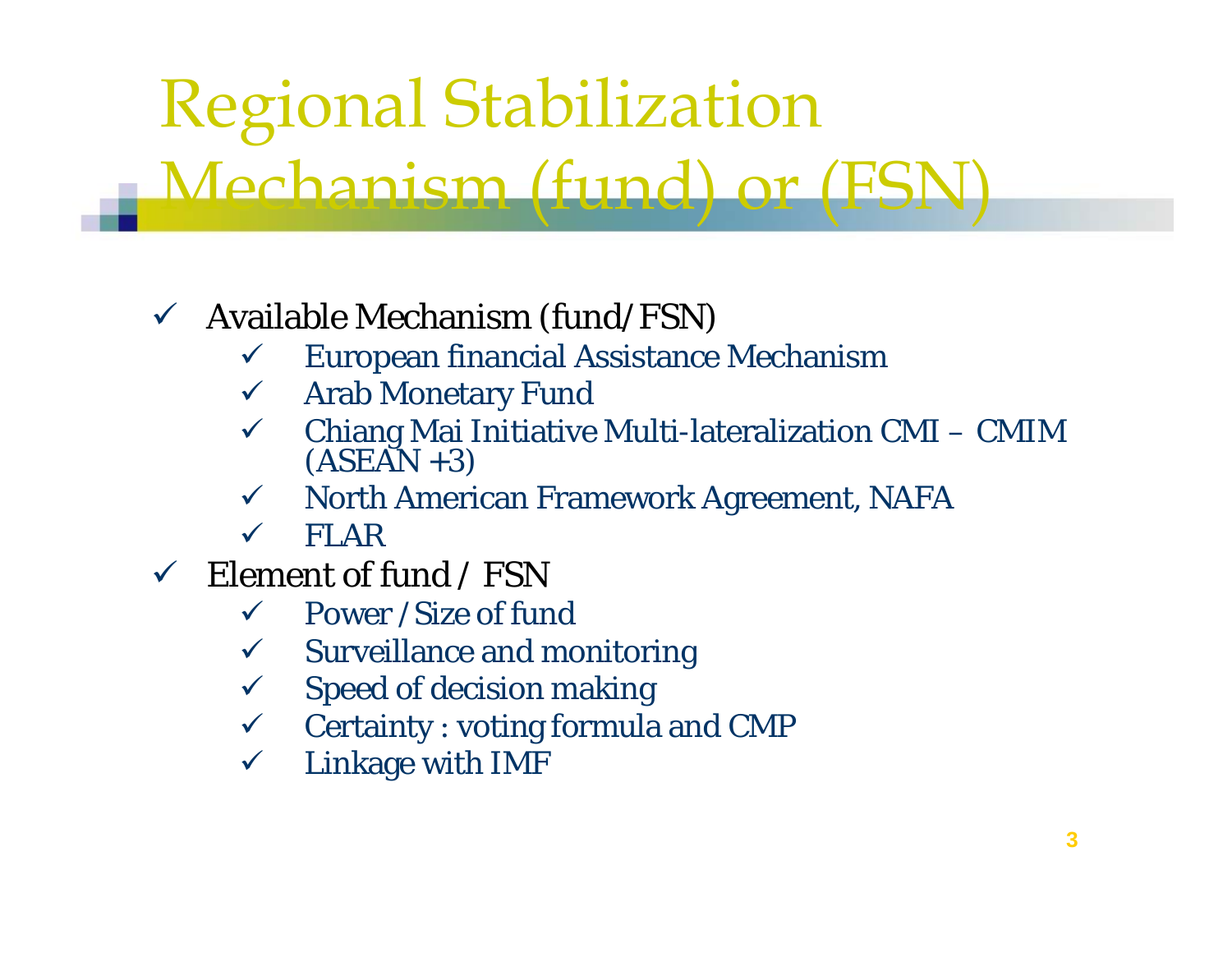### Regional Stabilization Mechanism

|             | <b>Financing</b><br><b>Adequacy</b>              | <b>Surveillanc   Speed</b><br>e capacity |                               | <b>Legitimacy   Ability to</b>             | work with<br><b>IMF</b>              |
|-------------|--------------------------------------------------|------------------------------------------|-------------------------------|--------------------------------------------|--------------------------------------|
| <b>EFAM</b> | <b>Big</b>                                       | <b>ECOFIN</b>                            | Fast                          | <b>Yes</b>                                 | Co financing                         |
| $CMI/M^*)$  | 120 B with<br>potential<br>increase              | <b>AMRO</b> but<br>not yet<br>function   | <b>Never</b> been<br>utilized | Yes, with<br>decision<br>making<br>process | Yes, but<br>politically<br>sensitive |
| <b>NAFA</b> | 3BSA:9B                                          | 3 MOF                                    | Fast, only<br><b>BSA</b>      | <b>Regular ad</b><br>hoc<br>consultation   | No formal<br>link                    |
| <b>AMF</b>  | 3B                                               | <b>AMF</b><br>division                   | Limited                       | <b>Yes</b>                                 | No provision                         |
| <b>FLAR</b> | 2 B paid up<br>capital w<br>ability to<br>borrow | <b>Economic</b><br>study<br>division     | fast                          | yes                                        | <b>No Formal</b><br>link             |

 \*) Fundamental issue : Review of size, contributions, borrowing multiplier, terms of lending, etc => decided by consensus of ASEAN+3, meanwhile, lending, renewal, default => by majority vote

4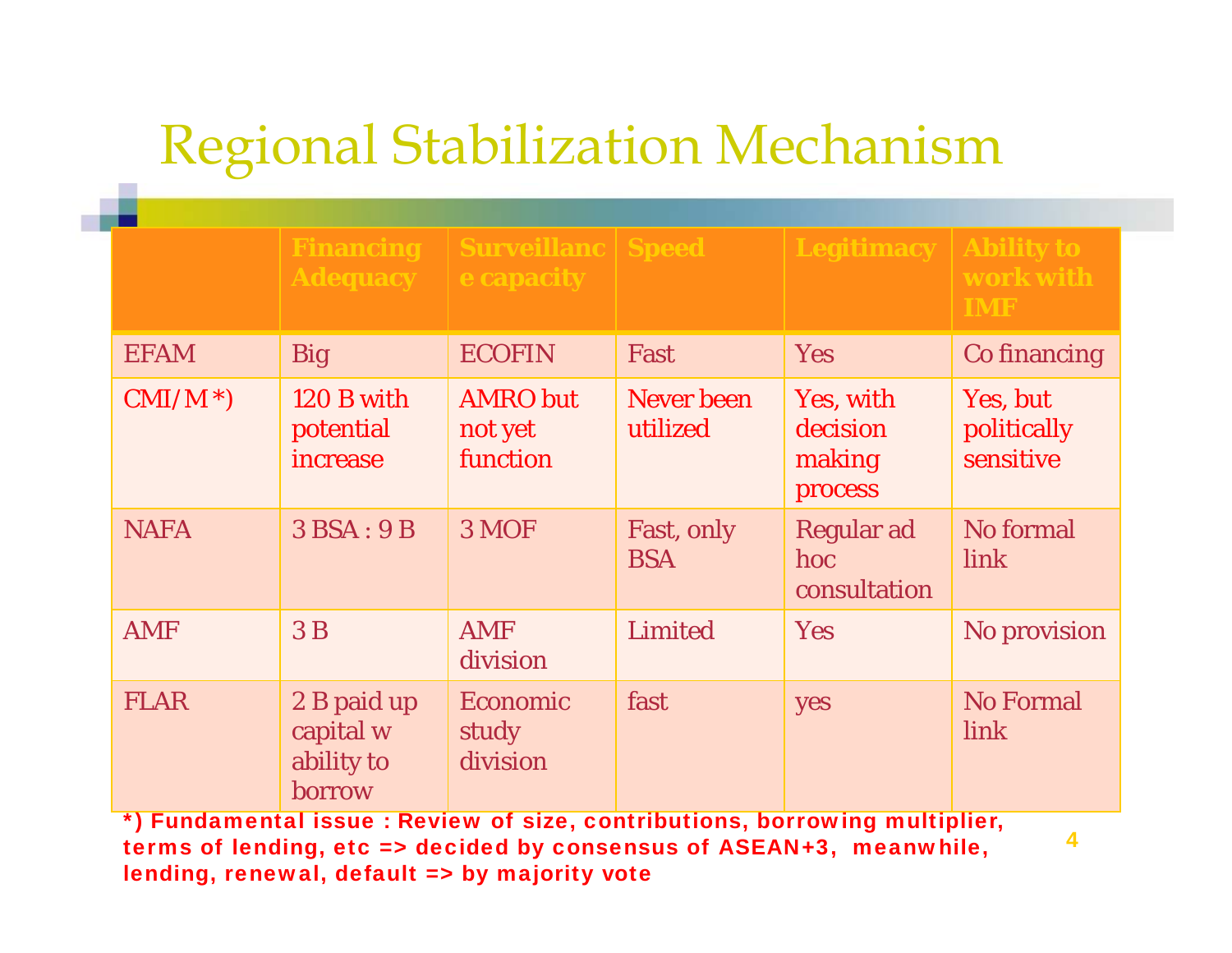### IMF

#### $\checkmark$  Schemes/Facilities:

- $\checkmark$  Contingent Credit Line, CCL
- $\checkmark$  Short Term Liquidity facility, SLF/RAL
- $\checkmark$  Flexible Credit Line, FCL
- $\checkmark$  Precautionary Credit Line, PCL
- $\checkmark$  (Un) Success story
	- $\checkmark$  Asian Crisis : Stigma
	- $\checkmark$  Eastern Europe Crisis
	- $\checkmark$ Euro (Greek) Crisis, Initially reluctance to ask IMF help but end up with co financing with Euro
	- $\checkmark$  FCL reassure the markets: Mexico, Poland, Columbia (credit line of 40B, 20B, 3.4B) even without withdrawn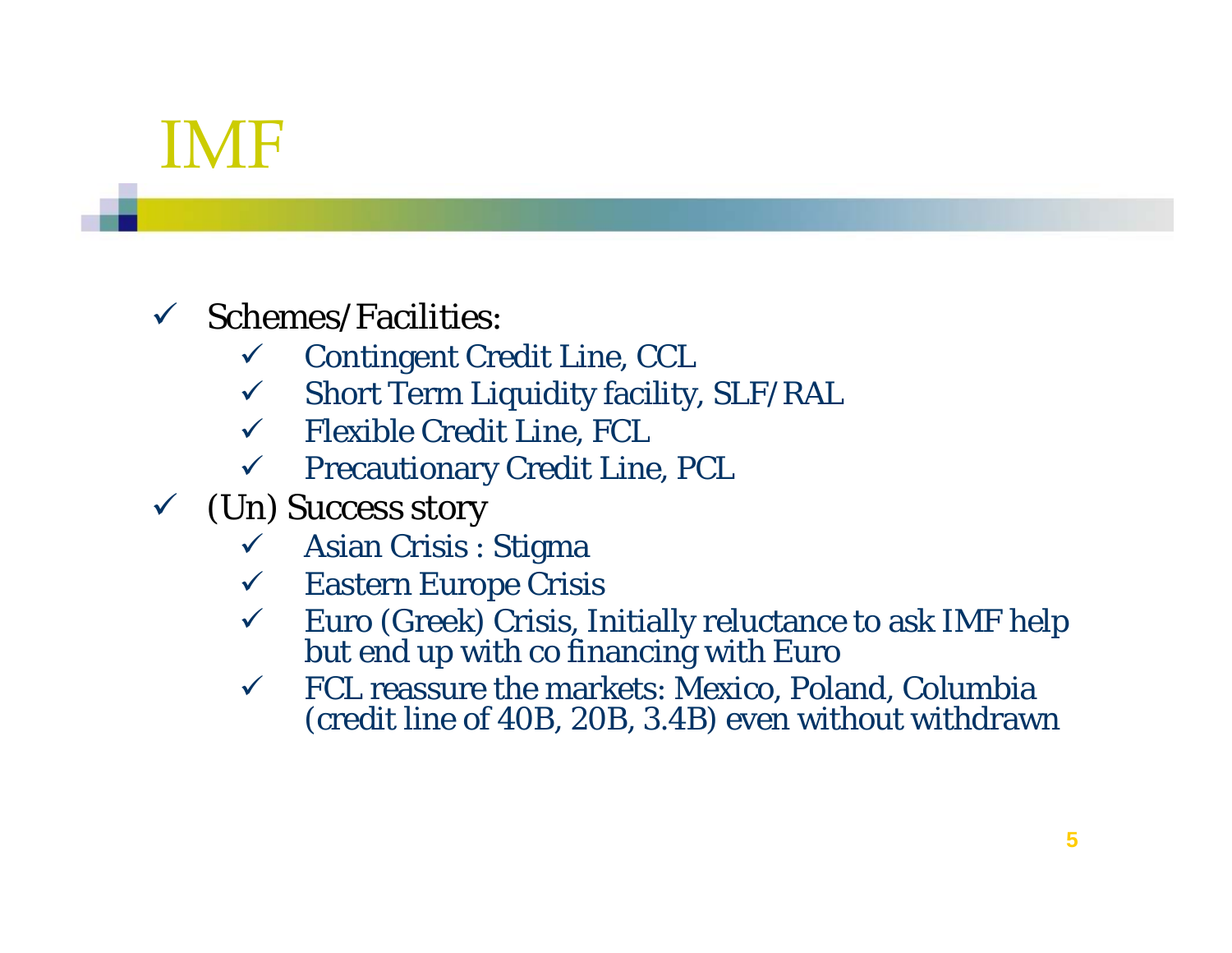# Asian ex perience

- $\checkmark$  $CMI == > CMIM = Has$  not operated
- $\checkmark$  $\checkmark$  Asian crisis 1997/1998 (Current account and short term cap flows crisis)
	- $\checkmark$ Thailand, Indonesia, Malaysia, Korea, ..
	- $\checkmark$  $\checkmark$  – Thai, Indonesia and Korea enter IMF program
- $\checkmark$  Global crisis 2008
	- $\checkmark$  Indonesia, Korea, Singapore
	- $\checkmark$ Despite Flexible credit line (FCL) introduced in March 2009, it is political suicide if Korea has to go to another IMF program
	- $\sqrt{ }$ Korea and Singapore entered swap agreement with Fed
	- $\checkmark$ Indonesia applied BSA but rejected by Fed, but end up BSA with Japan and China
	- $\checkmark$ Indonesia establish Contingency Budget financing (Deferred Drawdown Facility- DDF) 5.5B from WB,ADB, Japan and Australia
- $\checkmark$ CMI (too small with condition) vs BSA (Fed Discriminatory) vs IMF (stigma issue)
- $\sqrt{ }$ BOP (short term debt) vs Budget Refinancing
- $\sqrt{ }$ The role of Multilateral Development Bank, MDB (WB and ADB).<br>
on DDF Indonesia 6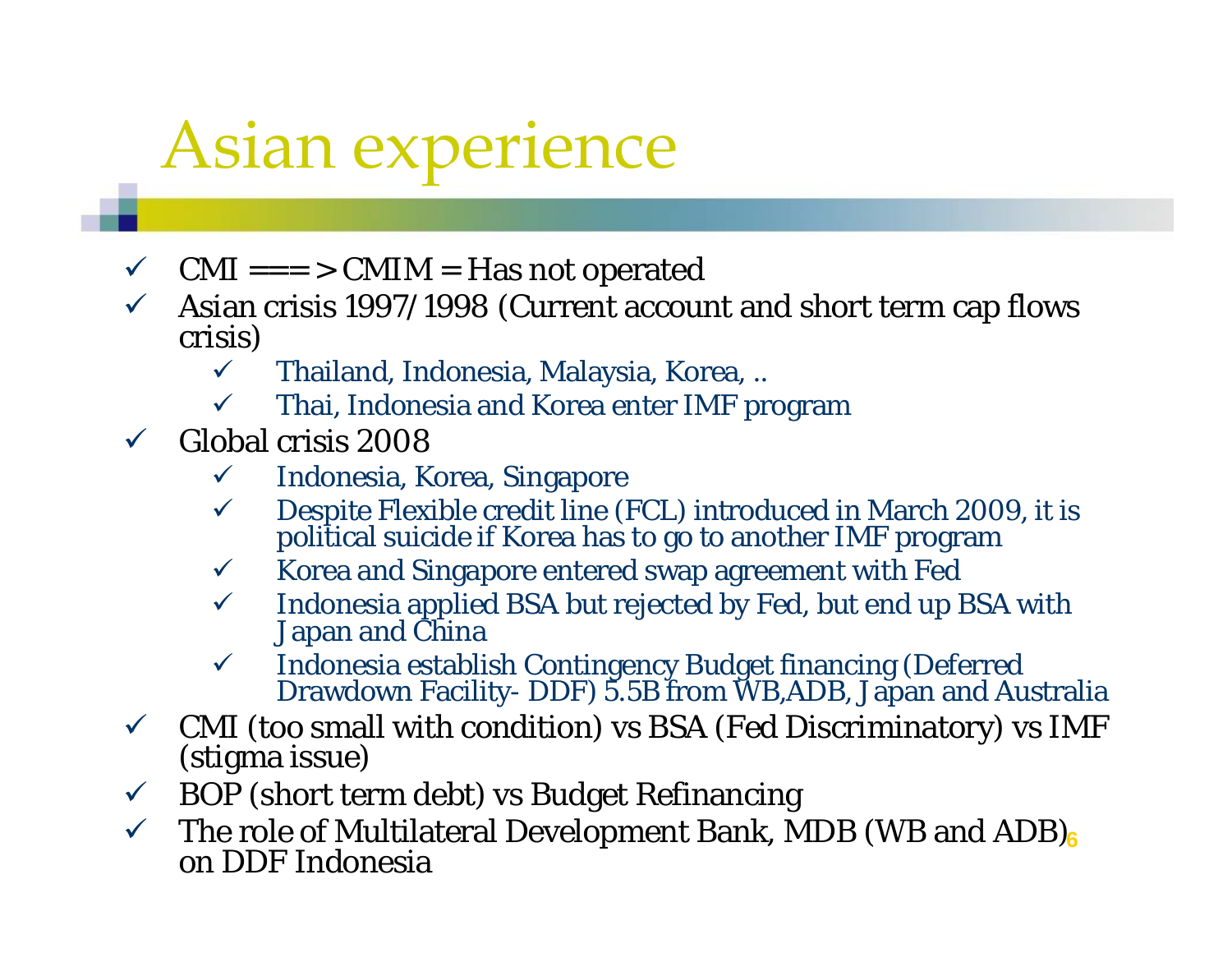# CMIM mechanism needs

### refinement

#### $\checkmark$ Ability to support fast and effective decision making :

- $\checkmark$ Surveillance : more open and transparent
- $\checkmark$ Avoid the reluctance to discuss weak policies of regional neighbors ( avoid ASEAN way)
- $\checkmark$ Implementing and monitoring mechanism
- $\checkmark$ Making AMRO well staffing and well funded
- $\checkmark$  Increase power and size
	- $\checkmark$ Fund can be supplemented from countries in the group (similar to IMF  $++$  in 97/98 crisis)
	- $\checkmark$ Swap facility with CMIM (faster and flexible)
- $\checkmark$ Refine contribution subject to "fiscal, monetary, regulatory" risk profile (similar to CAR for banks)
- $\sqrt{ }$ More flexible and no/less conditionality with IMF
- $\checkmark$ Fund could be possible to other countries (euro help eastern euro)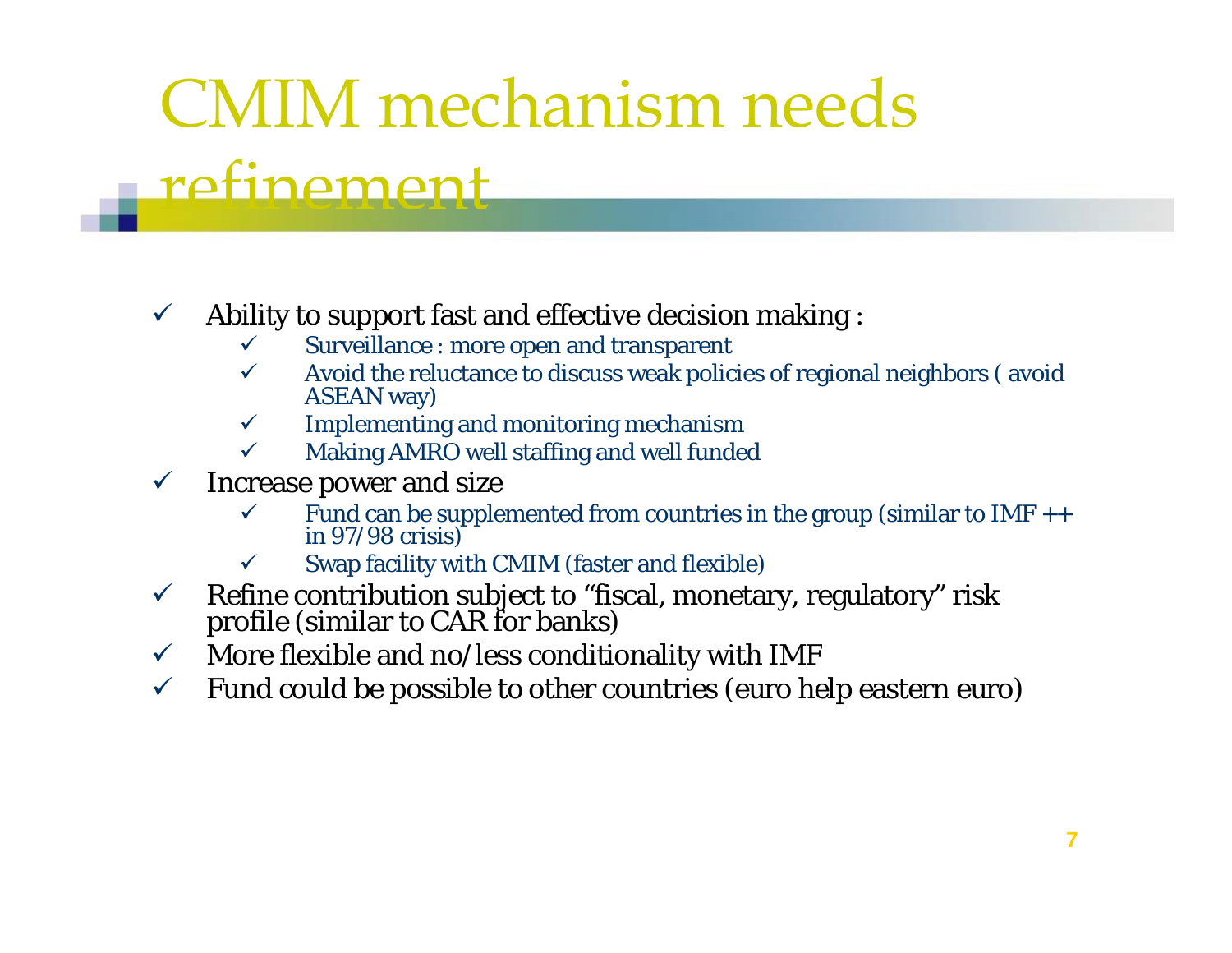# Why Coexist beneficial

- $\checkmark$  International harmonization and coordination to prevent crisis (systemic and cross-border crisis)
- $\checkmark$  Political reason: Regional and Multilateral development banks face less stigma than IMF
- $\checkmark$  Complementarities in Surveillance and Decision making
	- $\checkmark$ IMF : Global surveillance with strong skill
	- $\checkmark$ Regional : more deep and detail info and surveillance.<br>Regional can tap skill from IMF
	- $\checkmark$  Regional surveillance should supplement the IMF surveillance
	- $\checkmark$ Let regional handle political sensitive decision making ?
- $\sqrt{2}$ Bigger Fund (Size/Power) additional supplement fund from IMF but with more effective response to systemic financial crisis
- $\sqrt{ }$ Reduce cost of self insurance, i.e. accumulation of low yields reserve asset, especially in Asia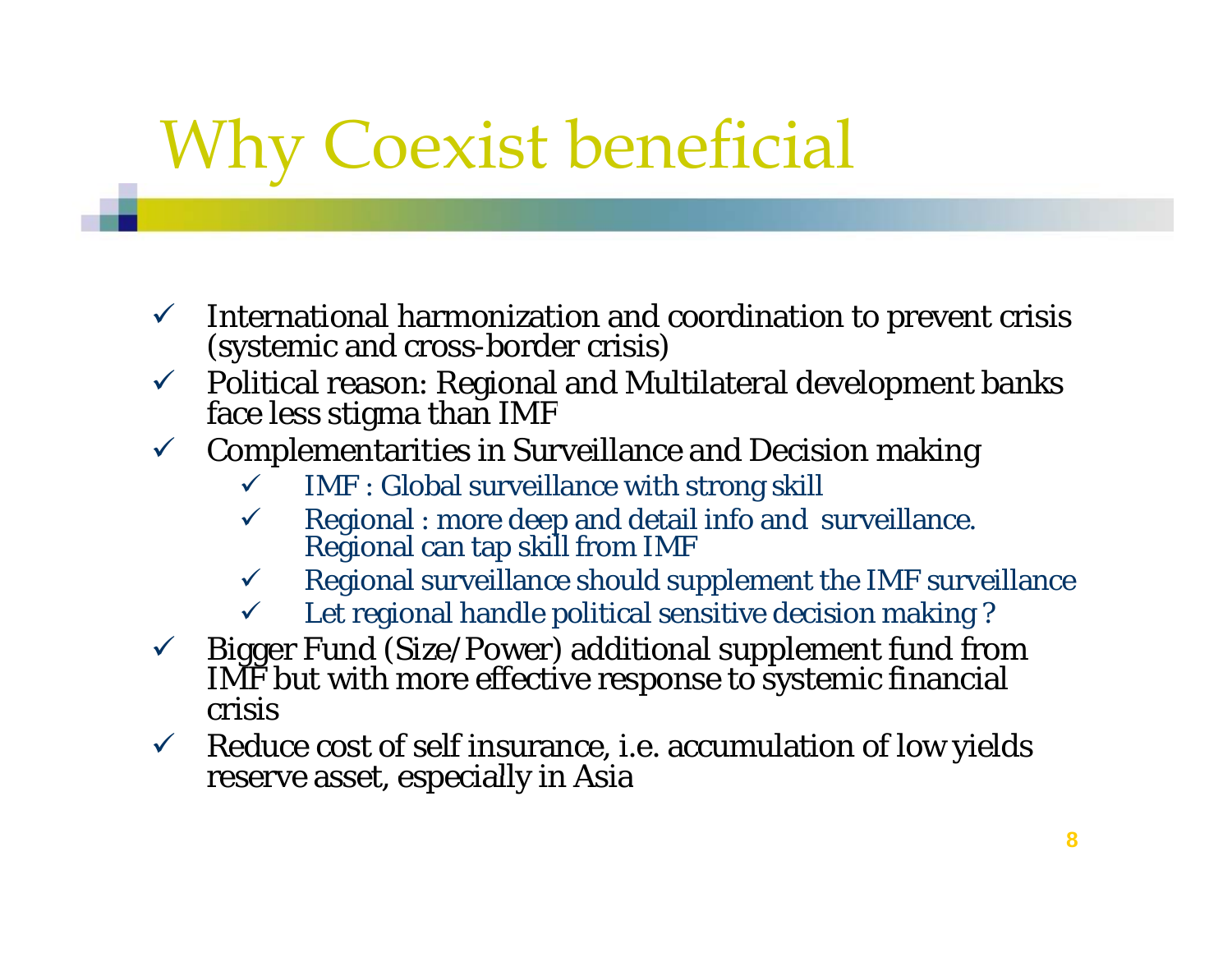# What can we do for further

- $\sqrt{ }$ Improve the regional FSN mechanism and make it work more effective operatinally
- $\checkmark$  Improve harmonization of regulation across country within the region :
	- $\checkmark$ Prevent regulatory arbitrage
	- $\checkmark$ Avoid gap in insurance coverage across border (especially at the peak of crisis)
	- $\checkmark$  $\checkmark$  Standardized liquidation of international financial institution
- $\checkmark$  Utilize MDB (to be a partner) :
	- $\checkmark$ Long run sustainability interest (vs. IMF short run focus)
	- $\checkmark$  Financing (counter cyclical) with project and policy based
	- $\checkmark$ Support the overall public expenditure framework (fiscal adjustment), help design social protection programs
	- $\checkmark$ Pursue growth enhancing reforms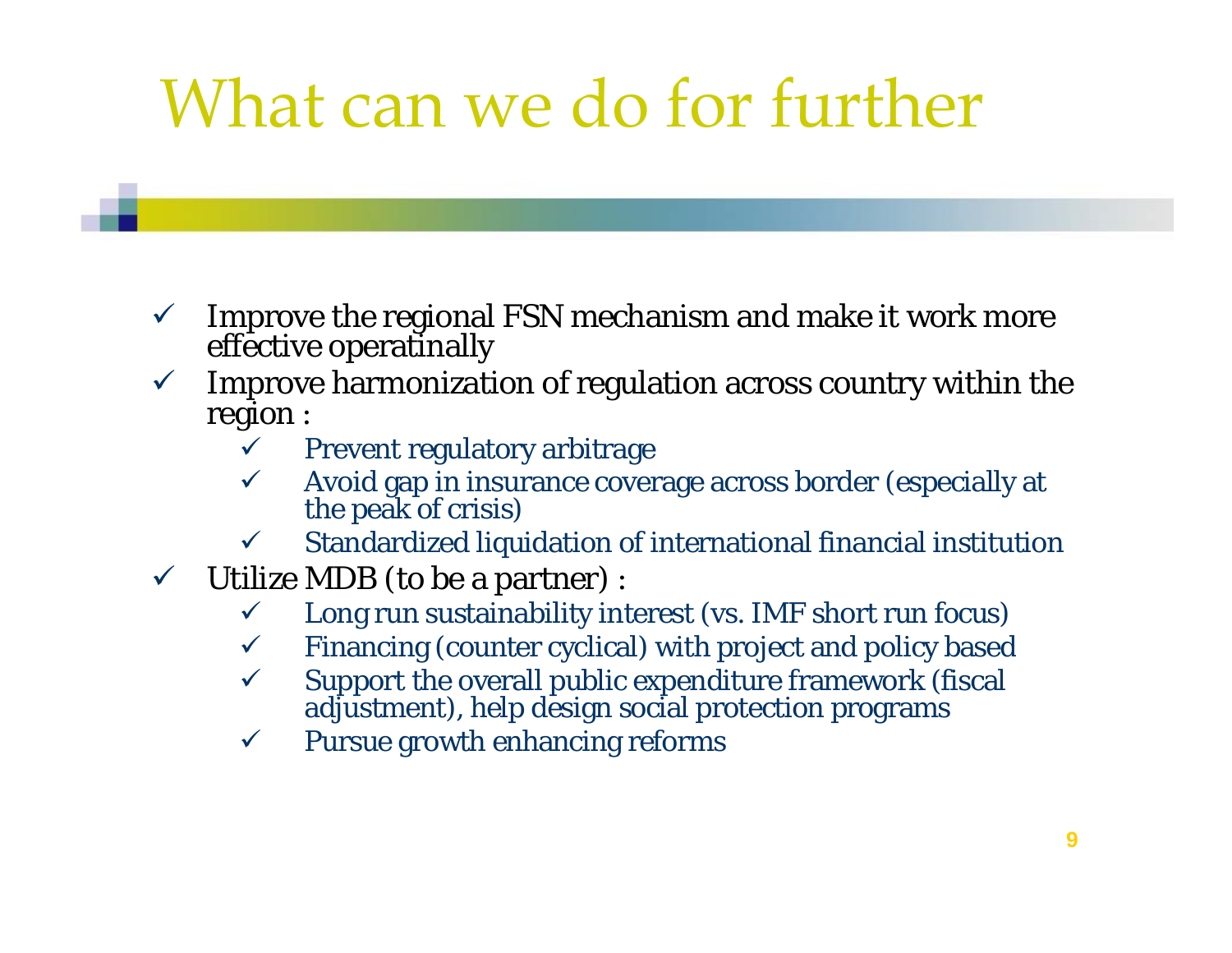- $\checkmark$  Extend liquidity provision to adjustment and debt restructuring resolution (regional FSN could supplement IMF)
	- $\checkmark$ Diagnose : solvency vs liquidity
	- 9 Action : continue lending (good equilibrium) vs. Stop lending and panic withdraw (bad equilibrium)
	- $\checkmark$  Sovereign Debt Restructuring Mechanism
	- $\checkmark$  Orderly default and hair cut
	- $\checkmark$  International legal reform (harmonization)
- $\checkmark$  Caveat : all facilities should not create moral hazard
- $\checkmark$  Clear responsibility of each FSN national, regional, multilateral, and well define linkage among them